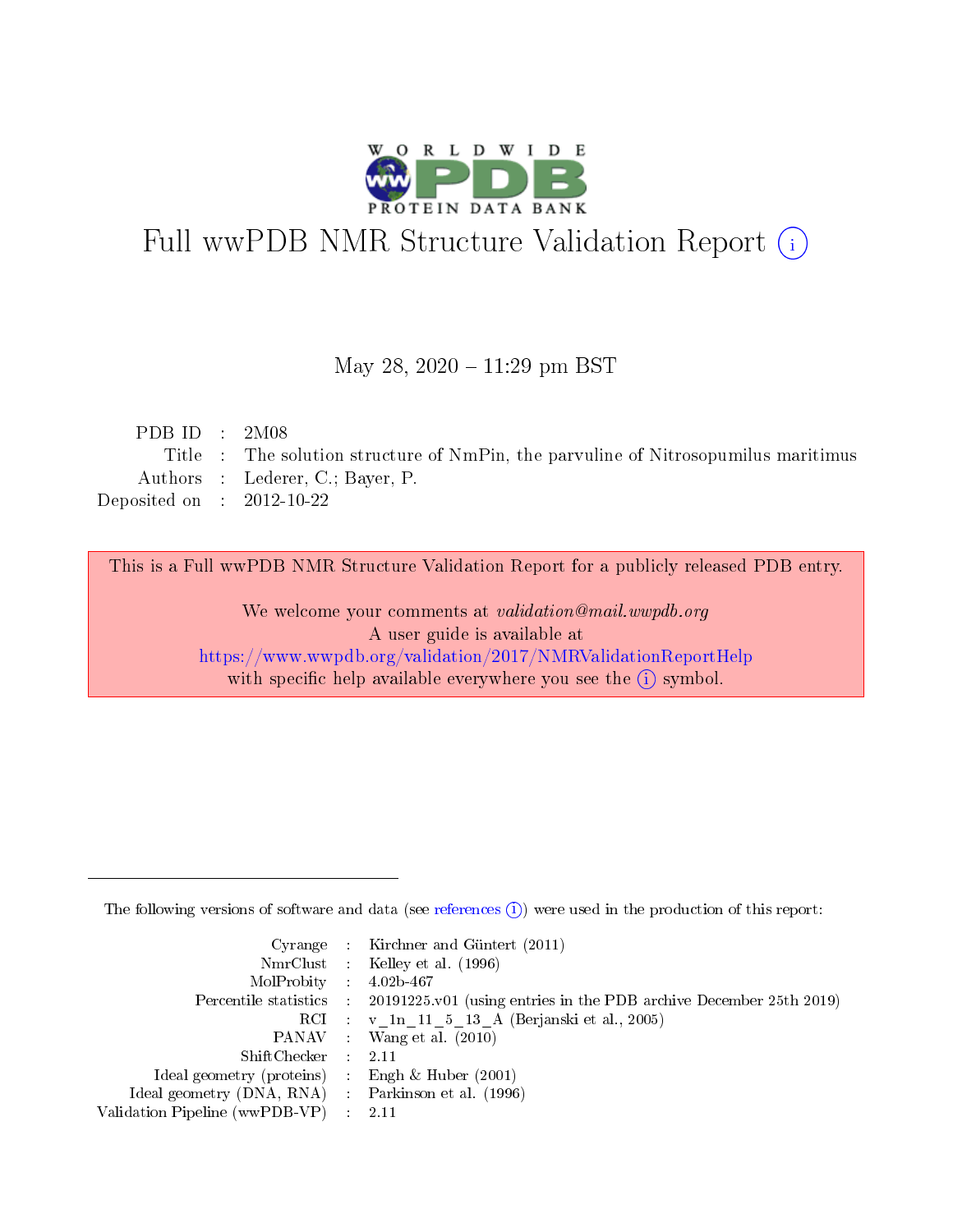# 1 [O](https://www.wwpdb.org/validation/2017/NMRValidationReportHelp#overall_quality)verall quality at a glance  $(i)$

The following experimental techniques were used to determine the structure: SOLUTION NMR

The overall completeness of chemical shifts assignment is 90%.

Percentile scores (ranging between 0-100) for global validation metrics of the entry are shown in the following graphic. The table shows the number of entries on which the scores are based.



| Nietric.              | (# $\rm{Entries}$ ) | $(\#Entries)$ |
|-----------------------|---------------------|---------------|
| Clashscore            | 158937              | 12864         |
| Ramachandran outliers | 154571              | 11451         |
| Sidechain outliers    | 154315              | 11498         |

The table below summarises the geometric issues observed across the polymeric chains and their fit to the experimental data. The red, orange, yellow and green segments indicate the fraction of residues that contain outliers for  $>=3, 2, 1$  and 0 types of geometric quality criteria. A cyan segment indicates the fraction of residues that are not part of the well-defined cores, and a grey segment represents the fraction of residues that are not modelled. The numeric value for each fraction is indicated below the corresponding segment, with a dot representing fractions  $\epsilon = 5\%$ 

| Mol | ${\bf Chain}$ | Length | Quality of chain |     |     |
|-----|---------------|--------|------------------|-----|-----|
|     |               | 93     | 62%              | 28% | 10% |

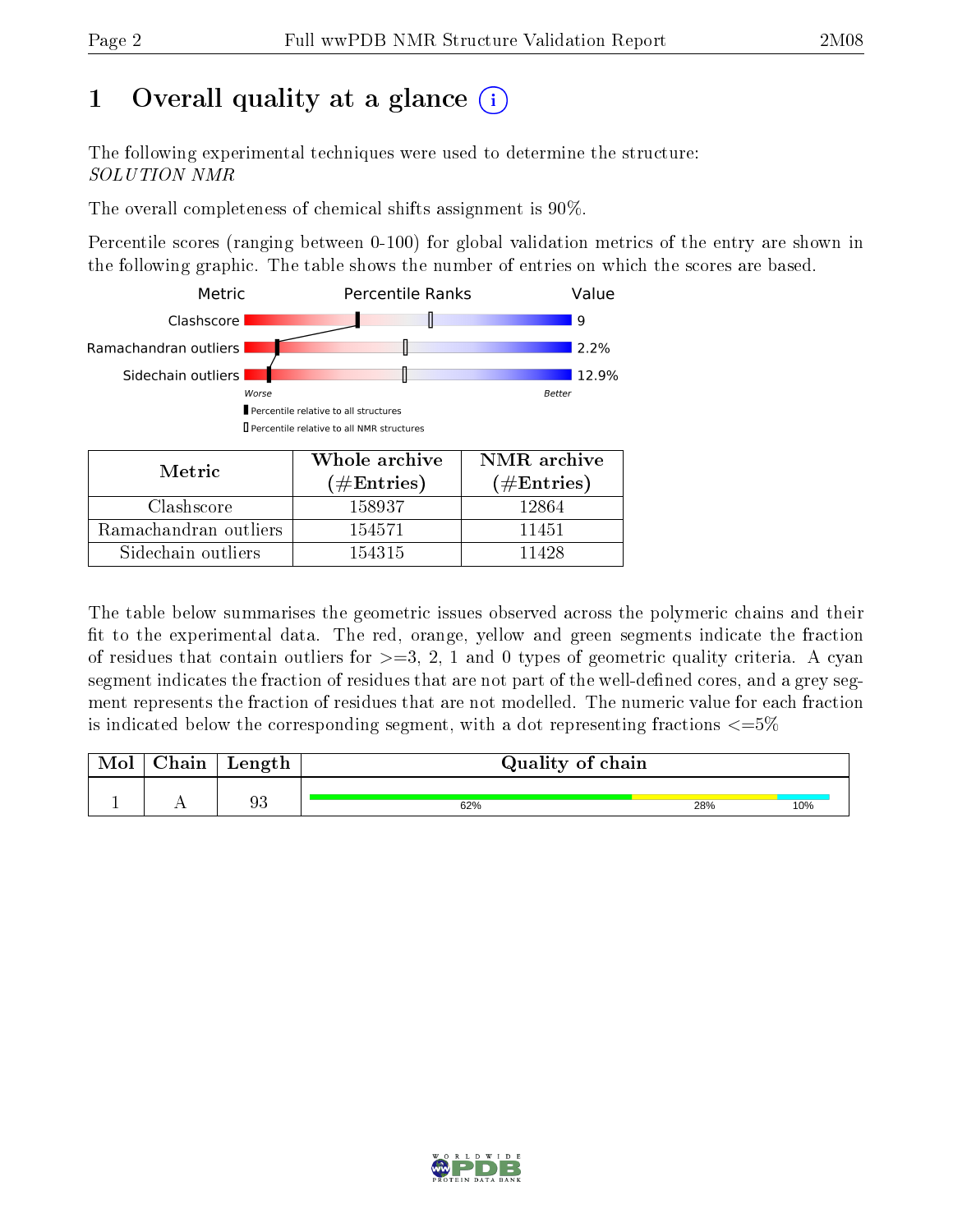# 2 Ensemble composition and analysis  $(i)$

This entry contains 20 models. Model 10 is the overall representative, medoid model (most similar to other models). The authors have identified model 1 as representative, based on the following criterion: lowest energy.

The following residues are included in the computation of the global validation metrics.

| Well-defined (core) protein residues                                                 |                            |      |  |  |  |  |
|--------------------------------------------------------------------------------------|----------------------------|------|--|--|--|--|
| Backbone RMSD (Å)   Medoid model  <br>Well-defined core $\mid$ Residue range (total) |                            |      |  |  |  |  |
|                                                                                      | A:5-A:25, A:31-A:93 $(84)$ | 0.13 |  |  |  |  |

Ill-defined regions of proteins are excluded from the global statistics.

Ligands and non-protein polymers are included in the analysis.

The models can be grouped into 3 clusters and 5 single-model clusters were found.

| Cluster number        | Models                      |
|-----------------------|-----------------------------|
|                       | 5, 7, 8, 10, 11, 16, 19, 20 |
|                       | 1, 2, 6, 13, 18             |
|                       |                             |
| Single-model clusters | 9; 12; 14; 15; 17           |

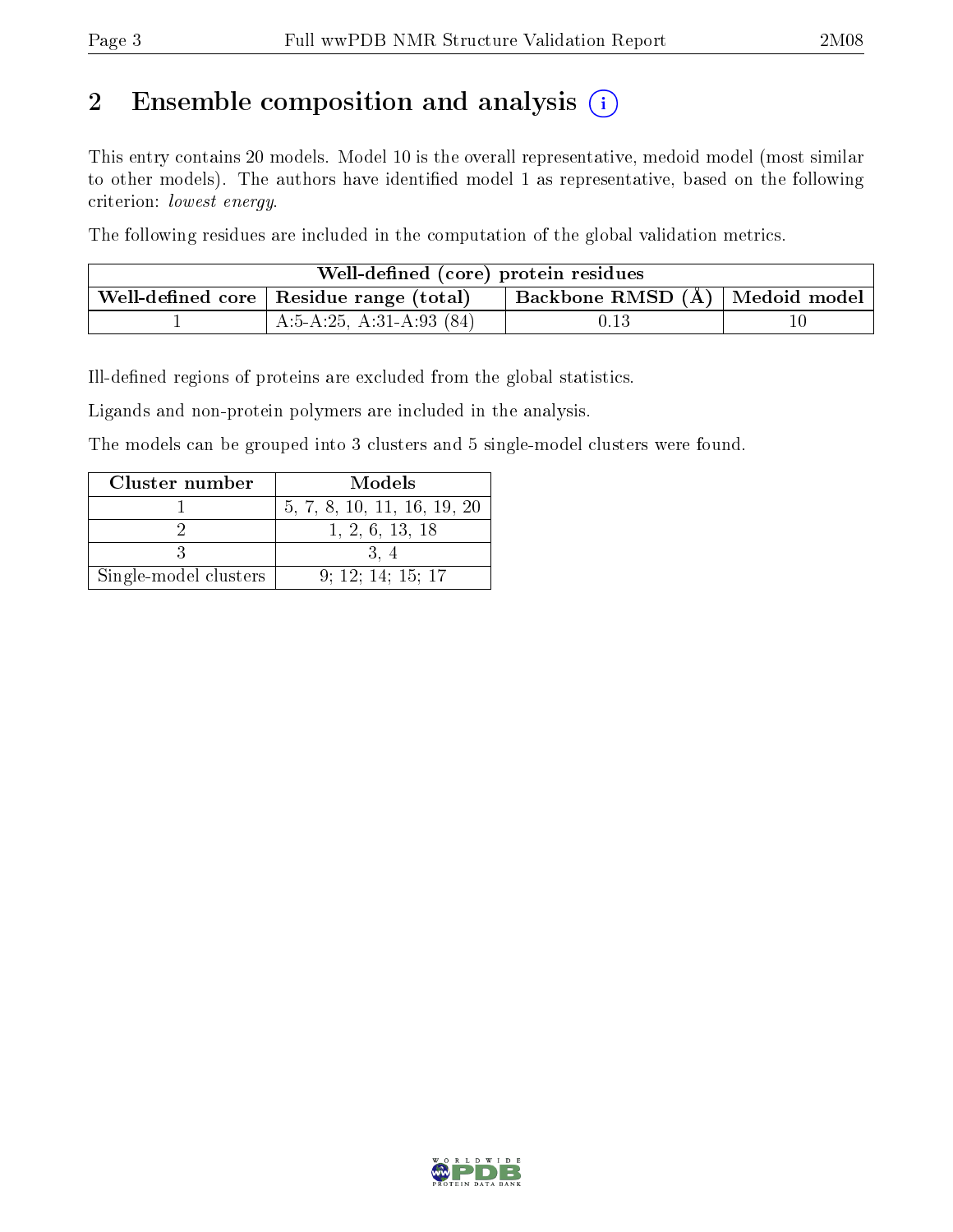# 3 Entry composition (i)

There is only 1 type of molecule in this entry. The entry contains 1458 atoms, of which 744 are hydrogens and 0 are deuteriums.

Molecule 1 is a protein called PpiC-type peptidyl-prolyl cis-trans isomerase.

| Mol | Chain   Residues |              | $\rm{Atoms}$ |     |      |     |  | Trace |
|-----|------------------|--------------|--------------|-----|------|-----|--|-------|
|     |                  | ${\rm Iota}$ |              |     |      |     |  |       |
|     | 93               | 1458         | 459          | 744 | 120. | 131 |  |       |

There are 2 discrepancies between the modelled and reference sequences:

| ${\rm Chain}$ | Residue | Modelled | Actual | Comment        | <b>Reference</b> |
|---------------|---------|----------|--------|----------------|------------------|
|               |         |          | $\sim$ | EXPRESSION TAG | ' UNP A9A2C7 .   |
|               |         | 7KC      | $\sim$ | EXPRESSION TAG | ' UNP A9A2C7     |

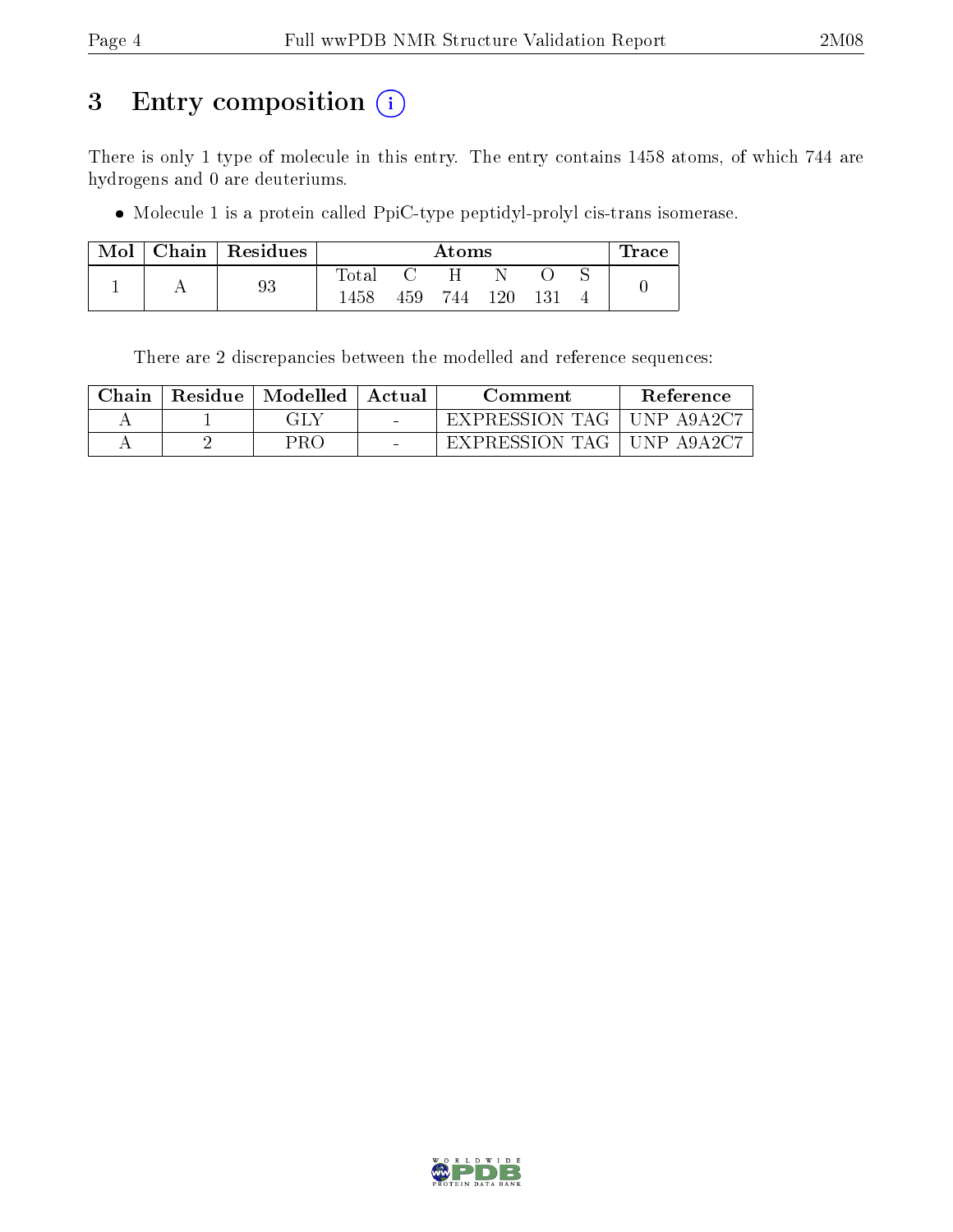# 4 Residue-property plots  $\binom{1}{1}$

# <span id="page-4-0"></span>4.1 Average score per residue in the NMR ensemble

These plots are provided for all protein, RNA and DNA chains in the entry. The first graphic is the same as shown in the summary in section 1 of this report. The second graphic shows the sequence where residues are colour-coded according to the number of geometric quality criteria for which they contain at least one outlier: green  $= 0$ , yellow  $= 1$ , orange  $= 2$  and red  $= 3$  or more. Stretches of 2 or more consecutive residues without any outliers are shown as green connectors. Residues which are classified as ill-defined in the NMR ensemble, are shown in cyan with an underline colour-coded according to the previous scheme. Residues which were present in the experimental sample, but not modelled in the final structure are shown in grey.

• Molecule 1: PpiC-type peptidyl-prolyl cis-trans isomerase



## 4.2 Scores per residue for each member of the ensemble

Colouring as in section [4.1](#page-4-0) above.

#### 4.2.1 Score per residue for model 1

• Molecule 1: PpiC-type peptidyl-prolyl cis-trans isomerase



#### 4.2.2 Score per residue for model 2



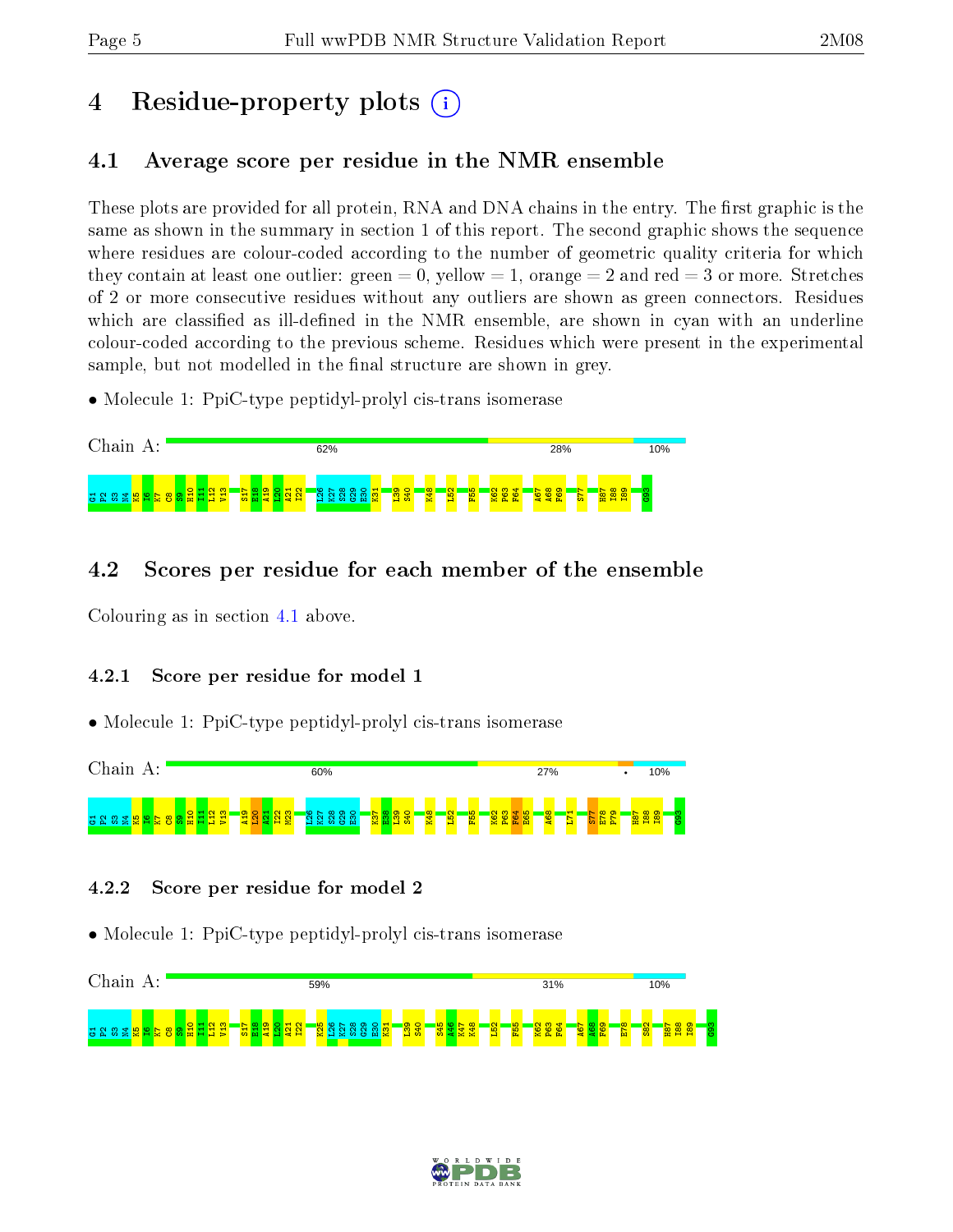#### 4.2.3 Score per residue for model 3

• Molecule 1: PpiC-type peptidyl-prolyl cis-trans isomerase



#### 4.2.4 Score per residue for model 4

• Molecule 1: PpiC-type peptidyl-prolyl cis-trans isomerase



#### 4.2.5 Score per residue for model 5

• Molecule 1: PpiC-type peptidyl-prolyl cis-trans isomerase



#### 4.2.6 Score per residue for model 6

• Molecule 1: PpiC-type peptidyl-prolyl cis-trans isomerase



#### 4.2.7 Score per residue for model 7

• Molecule 1: PpiC-type peptidyl-prolyl cis-trans isomerase

Chain A:65% 26% 10%

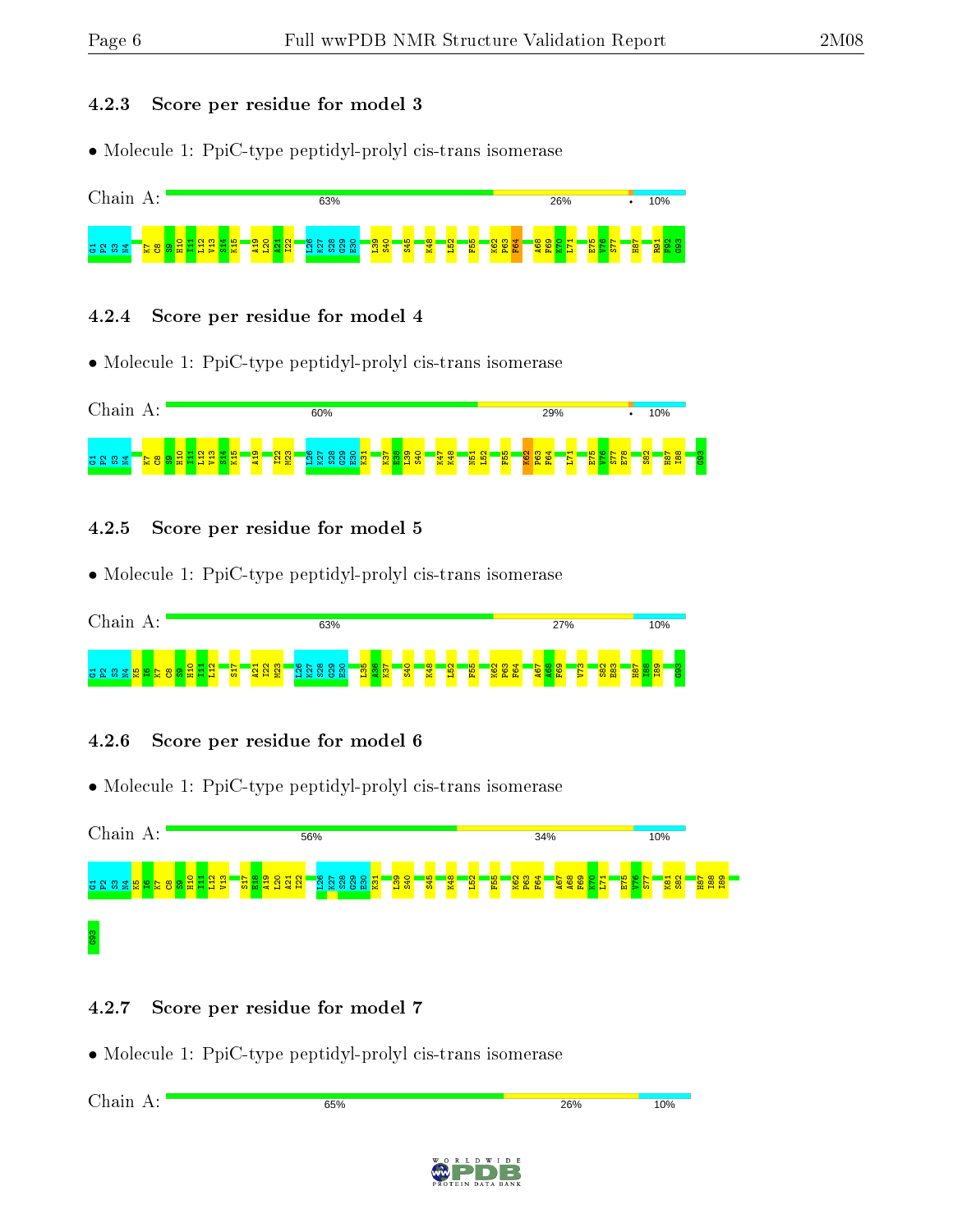# G1P2S3N4K5I6K7C8S9H10 I11 L12 V13 S17 E18 A19 L20 A21 I22 K25 L26 K27 S28 G29 E30 K31 L39 K48 L52 F55 K62 P63 F64 A67 S82 H87 I88 I89 G93

#### 4.2.8 Score per residue for model 8

• Molecule 1: PpiC-type peptidyl-prolyl cis-trans isomerase



#### 4.2.9 Score per residue for model 9

• Molecule 1: PpiC-type peptidyl-prolyl cis-trans isomerase



#### 4.2.10 Score per residue for model 10 (medoid)

• Molecule 1: PpiC-type peptidyl-prolyl cis-trans isomerase



#### 4.2.11 Score per residue for model 11



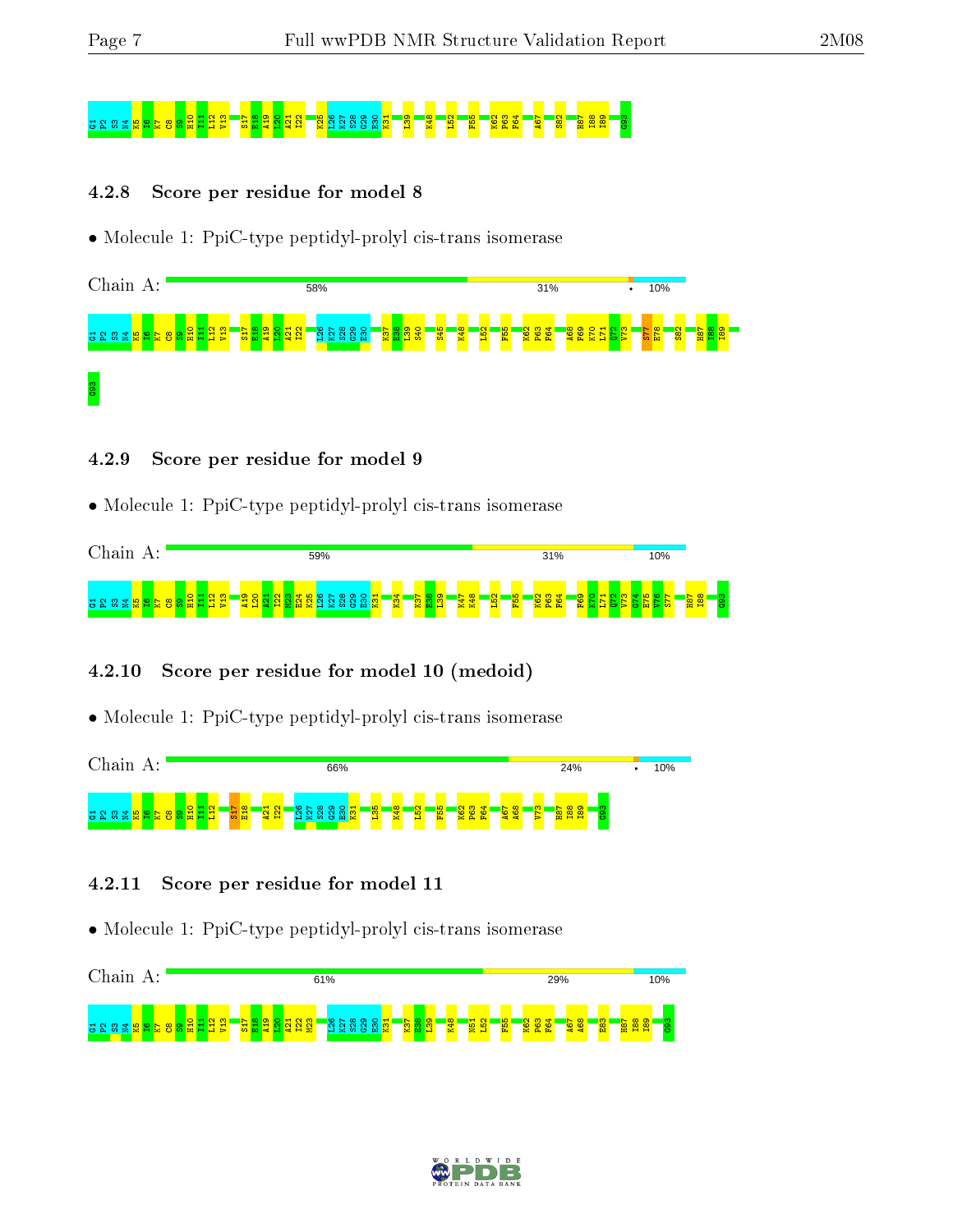#### 4.2.12 Score per residue for model 12

• Molecule 1: PpiC-type peptidyl-prolyl cis-trans isomerase



#### 4.2.13 Score per residue for model 13

• Molecule 1: PpiC-type peptidyl-prolyl cis-trans isomerase



#### 4.2.14 Score per residue for model 14

• Molecule 1: PpiC-type peptidyl-prolyl cis-trans isomerase



#### 4.2.15 Score per residue for model 15

• Molecule 1: PpiC-type peptidyl-prolyl cis-trans isomerase



#### 4.2.16 Score per residue for model 16



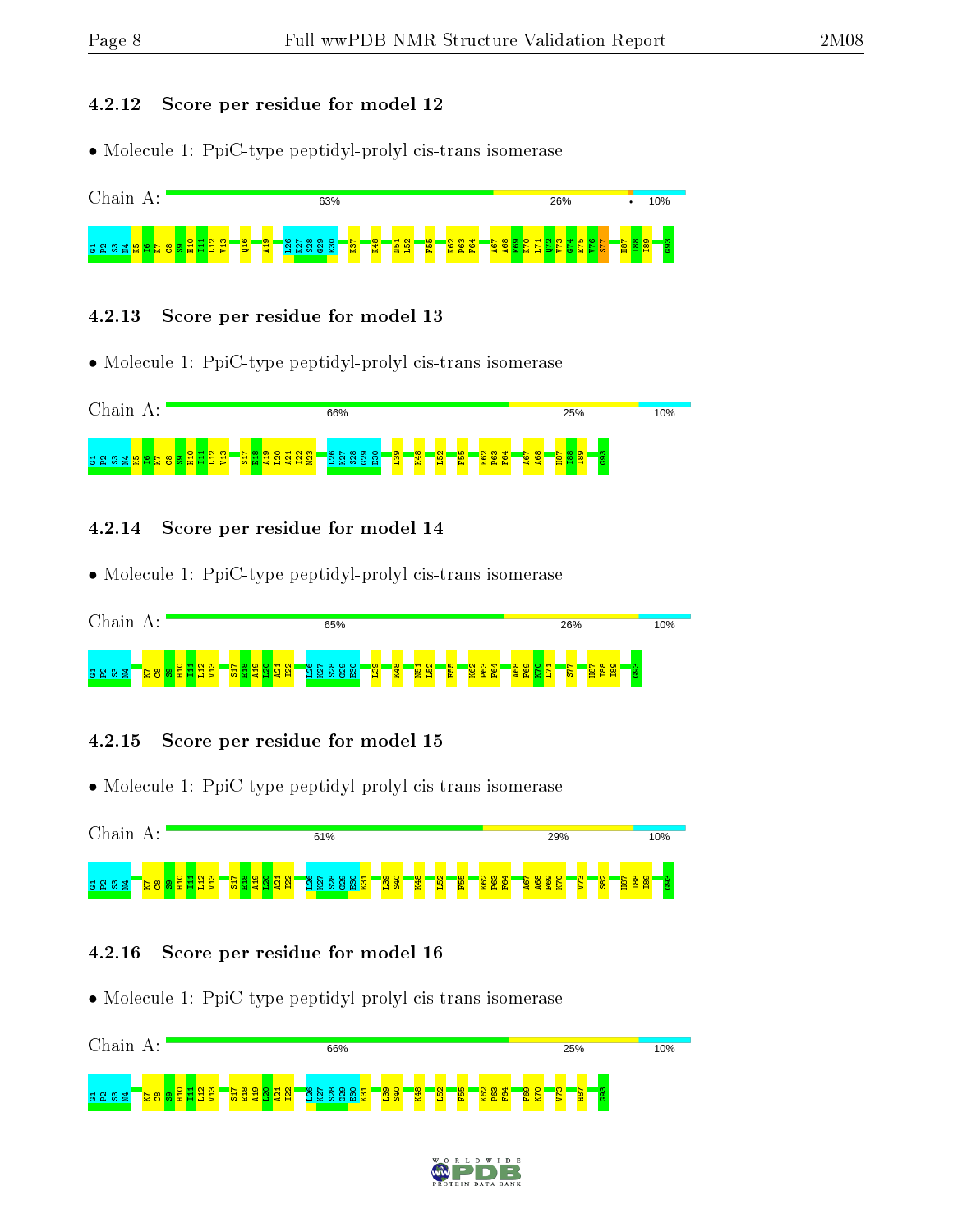#### 4.2.17 Score per residue for model 17

• Molecule 1: PpiC-type peptidyl-prolyl cis-trans isomerase



#### 4.2.18 Score per residue for model 18

• Molecule 1: PpiC-type peptidyl-prolyl cis-trans isomerase



#### 4.2.19 Score per residue for model 19

• Molecule 1: PpiC-type peptidyl-prolyl cis-trans isomerase



#### 4.2.20 Score per residue for model 20



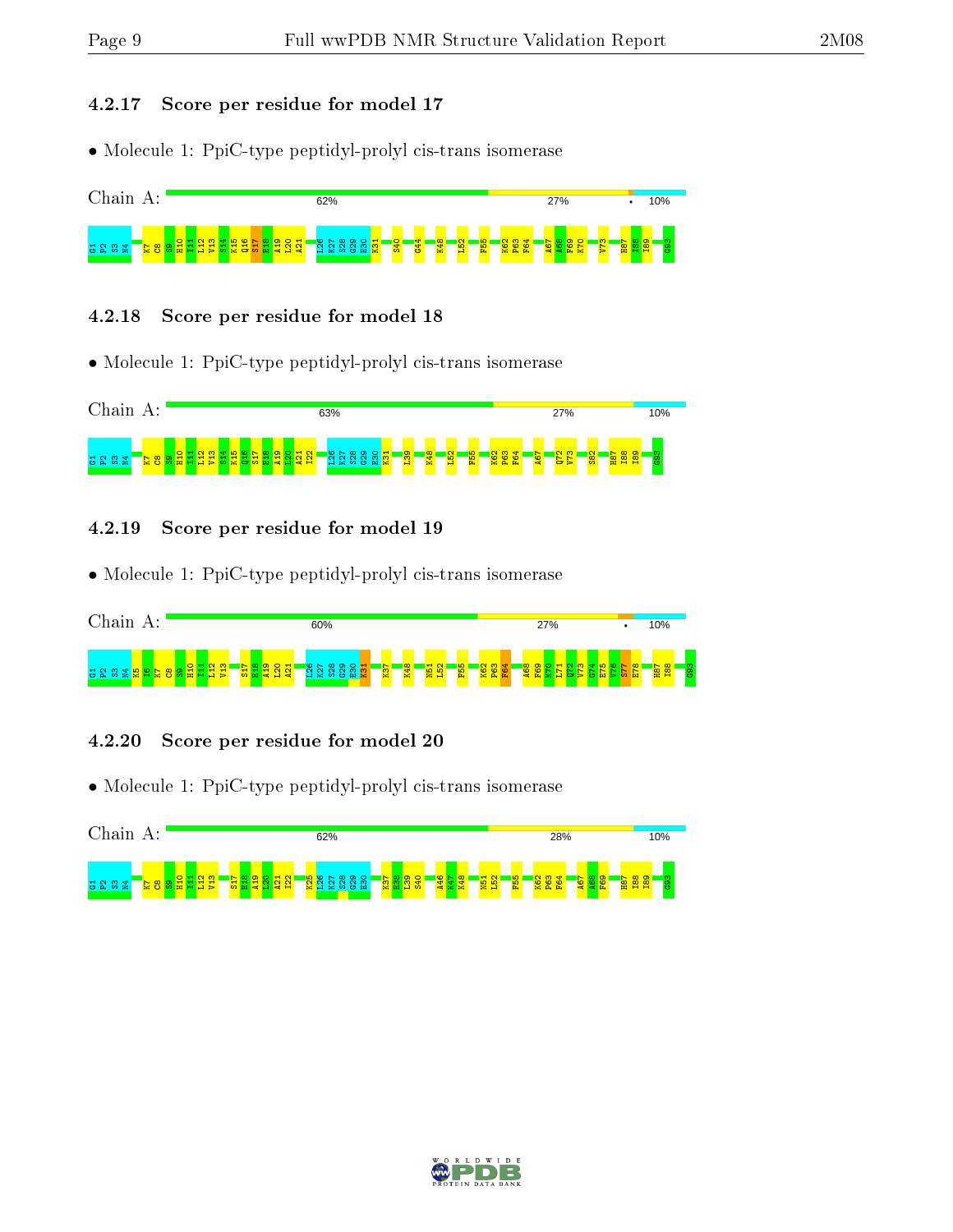# 5 Refinement protocol and experimental data overview  $\binom{1}{k}$

The models were refined using the following method: *simulated annealing*.

Of the 100 calculated structures, 20 were deposited, based on the following criterion: structures with the lowest energy.

The following table shows the software used for structure solution, optimisation and refinement.

| Software name   Classification |                          | Version |
|--------------------------------|--------------------------|---------|
| CYANA                          | structure solution   3.0 |         |
| CYANA                          | refinement               | -3.0    |

The following table shows chemical shift validation statistics as aggregates over all chemical shift files. Detailed validation can be found in section [7](#page-14-0) of this report.

| Chemical shift file(s)                       | input cs.cif |
|----------------------------------------------|--------------|
| Number of chemical shift lists               |              |
| Total number of shifts                       | 1124         |
| Number of shifts mapped to atoms             | 1124         |
| Number of unparsed shifts                    |              |
| Number of shifts with mapping errors         |              |
| Number of shifts with mapping warnings       |              |
| Assignment completeness (well-defined parts) |              |

No validations of the models with respect to experimental NMR restraints is performed at this time.

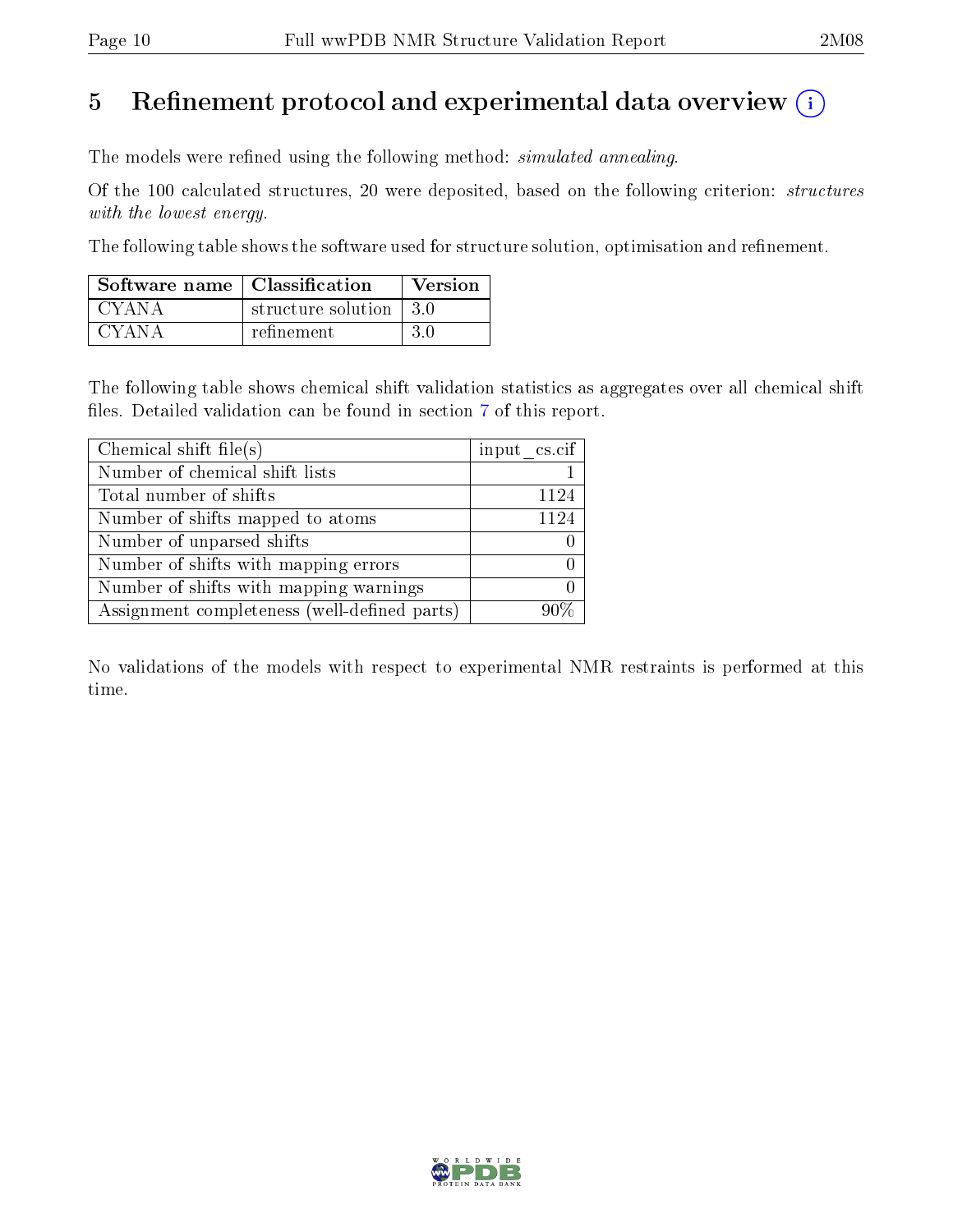# 6 Model quality  $(i)$

# 6.1 Standard geometry  $(i)$

There are no covalent bond-length or bond-angle outliers.

There are no bond-length outliers.

There are no bond-angle outliers.

There are no chirality outliers.

There are no planarity outliers.

# 6.2 Too-close contacts  $(i)$

In the following table, the Non-H and H(model) columns list the number of non-hydrogen atoms and hydrogen atoms in each chain respectively. The H(added) column lists the number of hydrogen atoms added and optimized by MolProbity. The Clashes column lists the number of clashes averaged over the ensemble.

| Mol |       | Chain   Non-H   H(model)   H(added)   Clashes |       |     |
|-----|-------|-----------------------------------------------|-------|-----|
|     | 653   | 585.                                          | 685   |     |
|     | 13060 | 13700                                         | 13700 | 235 |

The all-atom clashscore is defined as the number of clashes found per 1000 atoms (including hydrogen atoms). The all-atom clashscore for this structure is 9.

| Atom-1              | Atom-2             | $Clash(\AA)$ | Distance(A) | Models         |                |  |
|---------------------|--------------------|--------------|-------------|----------------|----------------|--|
|                     |                    |              |             | Worst          | Total          |  |
| 1: A:22: ILE: HD11  | 1:A:39:LEU:HD12    | 0.79         | 1.53        | 9              | 14             |  |
| 1: A: 12: LEU: HD21 | 1:A:87:HIS:CE1     | 0.67         | 2.24        |                | 20             |  |
| 1:A:10:HIS:CD2      | 1: A:52:LEU:HD23   | 0.67         | 2.25        | 13             | 20             |  |
| 1:A:19:ALA:HB1      | 1: A:88: ILE: HD11 | 0.62         | 1.71        | 18             | 10             |  |
| 1:A:67:ALA:O        | 1: A:89: ILE: HD13 | 0.61         | 1.96        | 12             | 12             |  |
| 1: A:13: VAL: CG2   | 1:A:19:ALA:HB2     | 0.58         | 2.28        | 3              | 18             |  |
| 1:A:20:LEU:HD23     | 1:A:79:PRO:HG3     | 0.57         | 1.76        | 1              | $\mathbf{1}$   |  |
| 1: A:22: ILE: HG21  | 1: A:88: ILE: HG21 | 0.57         | 1.76        | 1              | 4              |  |
| 1:A:17:SER:O        | 1:A:21:ALA:HB2     | 0.55         | 2.02        | 10             | 15             |  |
| 1: A:8:CYS:SG       | 1: A:52:LEU:HD11   | 0.54         | 2.43        | 1              | 17             |  |
| 1: A:22: ILE: HG23  | 1:A:35:LEU:HD12    | 0.53         | 1.80        | $\overline{5}$ | $\overline{2}$ |  |
| 1:A:20:LEU:O        | 1: A:20:LEU:HD23   | 0.51         | 2.05        | 3              | 3              |  |
| 1:A:71:LEU:HDI1     | 1:A:77:SER:HB3     | 0.51         | 1.82        | 14             | $\overline{4}$ |  |
| 1:A:22:ILE:HD11     | 1: A:39: LEU: HD13 | 0.50         | 1.83        | 8              | 1              |  |

All unique clashes are listed below, sorted by their clash magnitude.

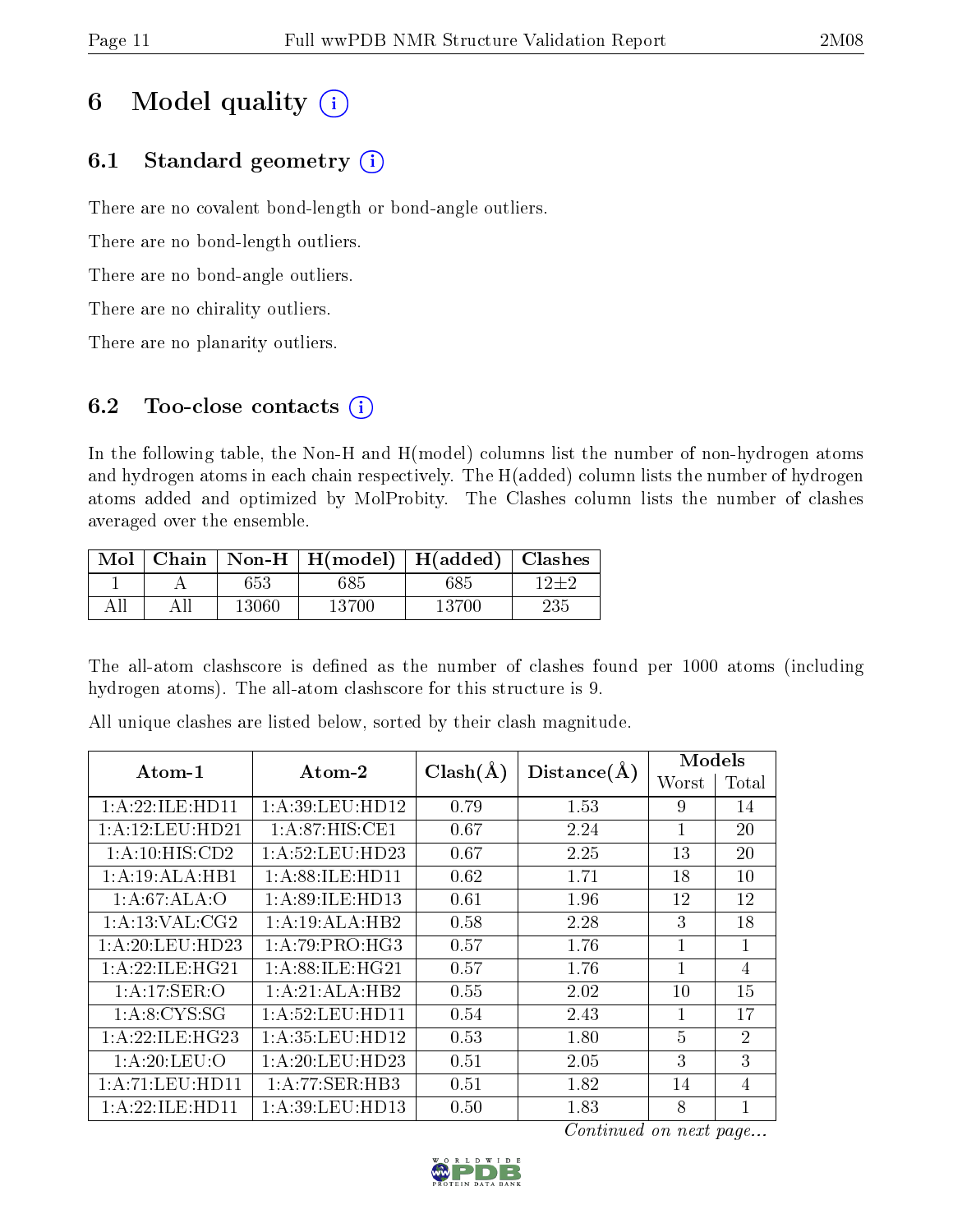| $Atom-1$                   | $\boldsymbol{\mathrm{Atom}\text{-}2}$ | $Clash(\AA)$ | Distance(A) | Models         |                |
|----------------------------|---------------------------------------|--------------|-------------|----------------|----------------|
|                            |                                       |              |             | Worst          | Total          |
| 1:A:71:LEU:HD21            | 1:A:77:SER:HB2                        | 0.50         | 1.83        | 8              | 3              |
| 1:A:68:ALA:HA              | 1: A:89: ILE: HG21                    | 0.49         | 1.83        | 15             | 9              |
| 1: A:13: VAL:HG21          | 1:A:19:ALA:HB2                        | 0.48         | 1.84        | 15             | 14             |
| 1:A:20:LEU:HD23            | 1: A:20: LEU:O                        | 0.48         | 2.08        | 19             | $\overline{2}$ |
| 1: A:22: ILE:HD11          | 1: A:39:LEU:CD1                       | 0.48         | 2.39        | $\overline{7}$ | $\overline{2}$ |
| 1: A:62:LYS:N              | 1:A:63:PRO:HD2                        | 0.47         | 2.25        | 8              | 20             |
| 1:A:22:ILE:C <sub>G2</sub> | 1:A:88:ILE:HG21                       | 0.47         | 2.40        | 20             | $\overline{2}$ |
| 1:A:71:LEU:HD21            | 1: A:77: SER:OG                       | 0.47         | 2.08        | 12             | $\mathbf{1}$   |
| 1: A:40: SER:O             | 1:A:46:ALA:HB2                        | 0.47         | 2.09        | 20             | $\mathbf{1}$   |
| 1:A:71:LEU:HD21            | 1:A:77:SER:CB                         | 0.46         | 2.41        | $\mathbf{1}$   | $\overline{4}$ |
| 1: A:18: GLU:O             | 1:A:22:ILE:HD12                       | 0.44         | 2.12        | 10             | $\mathbf{1}$   |
| 1: A:62: LYS: CB           | 1: A:63: PRO:CD                       | 0.43         | 2.96        | $\overline{2}$ | 20             |
| 1: A:64:PHE:O              | 1:A:68:ALA:HB2                        | 0.43         | 2.14        | 19             | 3              |
| 1: A: 18: GLU: O           | 1:A:39:LEU:HD13                       | 0.43         | 2.13        | 16             | $\mathbf{1}$   |
| 1:A:12:LEU:HD21            | 1:A:87:HIS:ND1                        | 0.42         | 2.29        | $\overline{5}$ | 3              |
| 1: A: 12: LEU: HD11        | 1: A:87: HIS: NE2                     | 0.42         | 2.30        | 10             | $\overline{2}$ |
| 1:A:20:LEU:HD13            | 1: A:20: LEU:O                        | 0.42         | 2.15        | $\mathbf{1}$   | $\overline{1}$ |
| 1:A:22:ILE:HD13            | 1:A:88:ILE:HG13                       | 0.42         | 1.92        | 10             | $\overline{1}$ |
| 1:A:22:ILE:CB              | 1: A:88: ILE: HG21                    | 0.41         | 2.46        | 18             | $\overline{2}$ |
| 1:A:73:VAL:O               | 1: A:73: VAL:HG13                     | 0.40         | 2.17        | 12             | $\mathbf{1}$   |
| 1: A:73: VAL:HG13          | 1:A:73:VAL:O                          | 0.40         | 2.16        | 16             | $\overline{1}$ |

# 6.3 Torsion angles  $(i)$

#### 6.3.1 Protein backbone (i)

In the following table, the Percentiles column shows the percent Ramachandran outliers of the chain as a percentile score with respect to all PDB entries followed by that with respect to all NMR entries. The Analysed column shows the number of residues for which the backbone conformation was analysed and the total number of residues.

| Mol | Chain | Analysed       | Favoured           | <b>Allowed</b>     | Outliers         | Percentiles |
|-----|-------|----------------|--------------------|--------------------|------------------|-------------|
|     |       | 83/93(89%)     | $70\pm1(84\pm1\%)$ | $11\pm1(13\pm2\%)$ | $2\pm1(2\pm1\%)$ | $10\,$      |
| All | All   | 1660/1860(89%) | 1401 (84\%)        | $222(13\%)$        | 37 (2%)          | 10<br>49    |

All 6 unique Ramachandran outliers are listed below. They are sorted by the frequency of occurrence in the ensemble.

|  |       | Mol   Chain   Res   Type   Models (Total) |
|--|-------|-------------------------------------------|
|  | IPHE. |                                           |

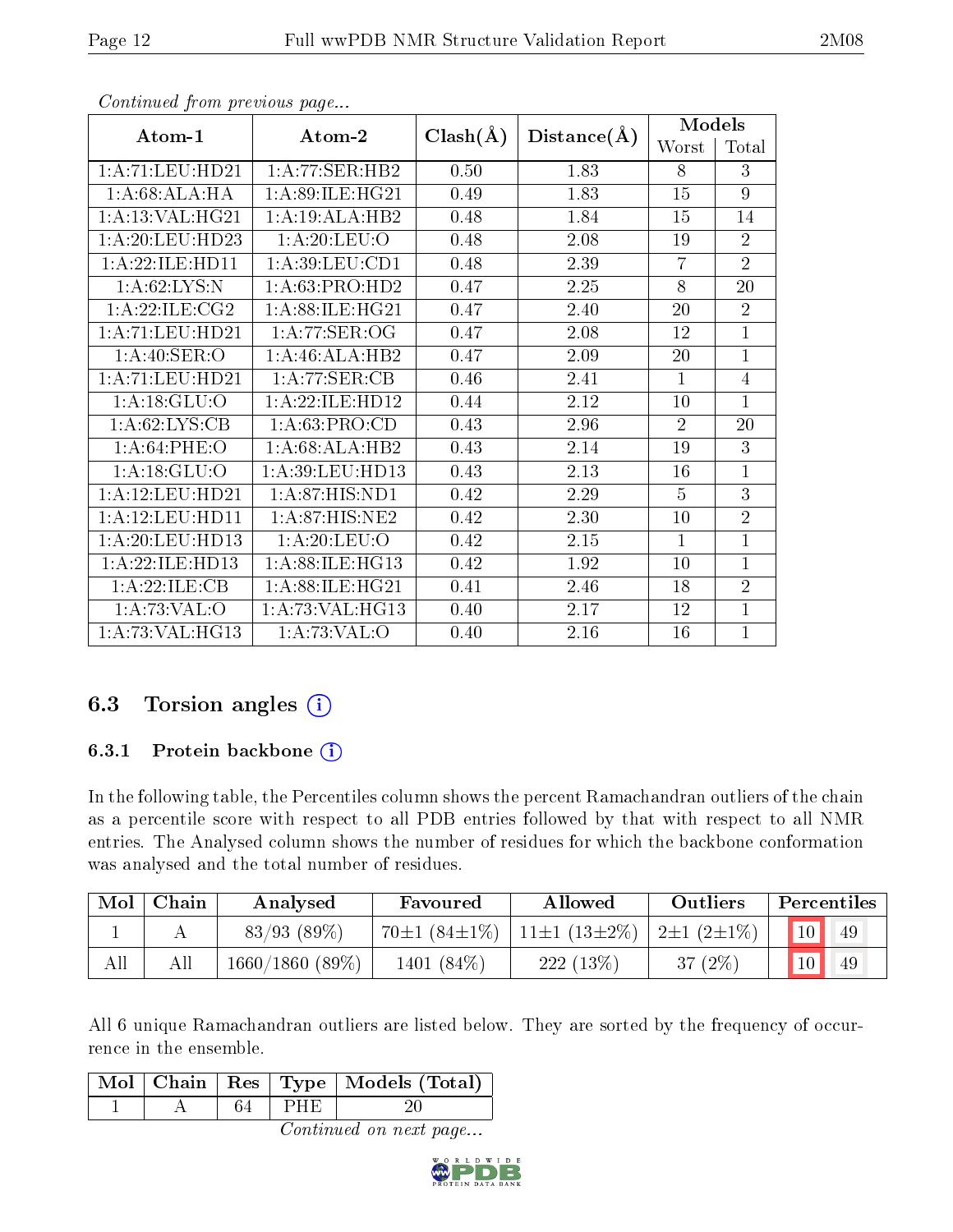| $Mol$   Chain | Res | Type <sup>1</sup> | Models (Total) |
|---------------|-----|-------------------|----------------|
|               | 73  | <b>VAL</b>        |                |
|               | 45  | <b>SER</b>        |                |
|               | 31  | <b>LYS</b>        |                |
|               |     | <b>GLY</b>        |                |
|               | 40  | SER               |                |

#### 6.3.2 Protein sidechains  $(i)$

In the following table, the Percentiles column shows the percent sidechain outliers of the chain as a percentile score with respect to all PDB entries followed by that with respect to all NMR entries. The Analysed column shows the number of residues for which the sidechain conformation was analysed and the total number of residues.

| Mol | Chain | Analysed          | Rotameric                  | <b>Outliers</b>   |                | Percentiles |
|-----|-------|-------------------|----------------------------|-------------------|----------------|-------------|
|     |       | $70/77(91\%)$     | 61 $\pm 2$ (87 $\pm 3\%$ ) | $9\pm2(13\pm3\%)$ | $\sqrt{2}$     | 49          |
|     | All   | $1400/1540(91\%)$ | 1220(87%)                  | 180 $(13\%)$      | $\overline{a}$ | 49          |

All 30 unique residues with a non-rotameric sidechain are listed below. They are sorted by the frequency of occurrence in the ensemble.

| Mol            | Chain              | Res             | Type                    | Models (Total)  |
|----------------|--------------------|-----------------|-------------------------|-----------------|
| $\mathbf{1}$   | A                  | 7               | <b>LYS</b>              | 20              |
| $\overline{1}$ | A                  | 48              | <b>LYS</b>              | 20              |
| $\mathbf{1}$   | A                  | 55              | PHE                     | 20              |
| $\mathbf{1}$   | $\boldsymbol{A}$   | 69              | PHE                     | 12              |
| $\mathbf{1}$   | A                  | $\overline{5}$  | $\overline{\text{LYS}}$ | $\overline{12}$ |
| $\mathbf{1}$   | $\boldsymbol{A}$   | 31              | <b>LYS</b>              | 10              |
| $\mathbf{1}$   | $\boldsymbol{A}$   | 40              | SER                     | 9               |
| $\mathbf{1}$   | $\overline{\rm A}$ | 37              | LYS                     | 9               |
| $\mathbf{1}$   | $\boldsymbol{A}$   | 82              | <b>SER</b>              | 8               |
| $\mathbf{1}$   | $\overline{\rm A}$ | $\overline{51}$ | $\overline{\text{ASN}}$ | $\overline{6}$  |
| $\mathbf{1}$   | $\boldsymbol{A}$   | 75              | <b>GLU</b>              | $\sqrt{6}$      |
| $\mathbf{1}$   | $\overline{\rm A}$ | 23              | MET                     | $\overline{5}$  |
| $\mathbf{1}$   | $\overline{A}$     | 78              | GLU                     | $\overline{5}$  |
| $\mathbf{1}$   | $\bf{A}$           | 70              | <b>LYS</b>              | $\overline{5}$  |
| $\mathbf{1}$   | A                  | 15              | <b>LYS</b>              | $\overline{4}$  |
| $\mathbf{1}$   | $\boldsymbol{A}$   | 25              | <b>LYS</b>              | $\overline{4}$  |
| $\mathbf{1}$   | $\overline{\rm A}$ | 77              | <b>SER</b>              | $\overline{4}$  |
| $\mathbf{1}$   | A                  | 8               | <b>CYS</b>              | $\overline{3}$  |
| $\mathbf{1}$   | A                  | 47              | <b>LYS</b>              | $\overline{3}$  |
| $\mathbf{1}$   | А                  | 17              | SER                     | $\overline{2}$  |

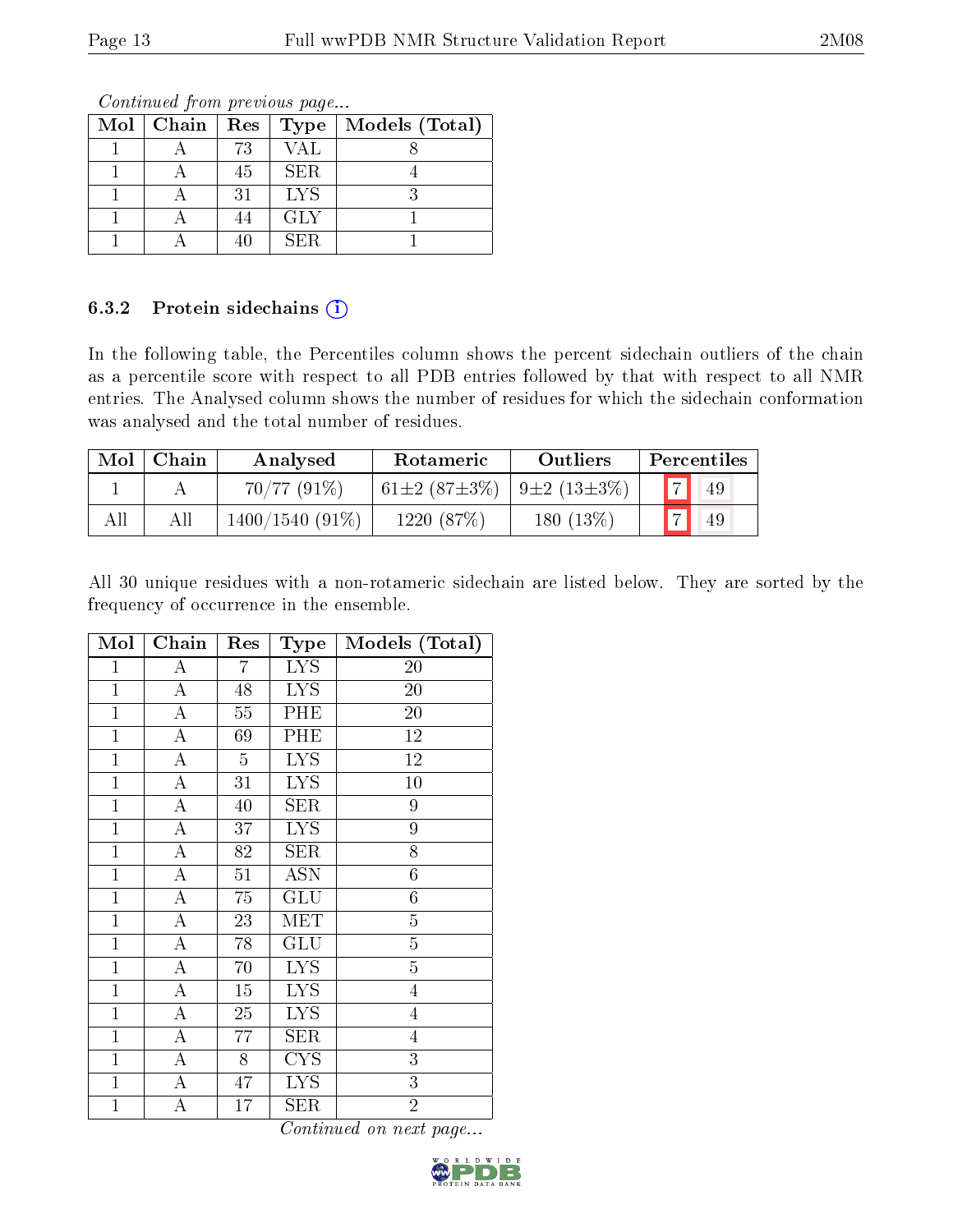| Mol | Chain | Res | <b>Type</b> | Models (Total) |
|-----|-------|-----|-------------|----------------|
|     | А     | 20  | LEU         | $\overline{2}$ |
| 1   | А     | 16  | <b>GLN</b>  | $\overline{2}$ |
|     | А     | 83  | GLU         | $\overline{2}$ |
| 1   | А     | 24  | <b>GLU</b>  | 1              |
|     | А     | 91  | $\rm{ARG}$  | 1              |
| 1   | А     | 62  | <b>LYS</b>  |                |
| 1   | А     | 72  | <b>GLN</b>  | 1              |
|     |       | 65  | GLU         |                |
|     | А     | 81  | <b>LYS</b>  |                |
|     |       | 34  | LYS         |                |

#### 6.3.3 RNA [O](https://www.wwpdb.org/validation/2017/NMRValidationReportHelp#rna)i

There are no RNA molecules in this entry.

## 6.4 Non-standard residues in protein, DNA, RNA chains (i)

There are no non-standard protein/DNA/RNA residues in this entry.

## 6.5 Carbohydrates  $(i)$

There are no carbohydrates in this entry.

## 6.6 Ligand geometry  $(i)$

There are no ligands in this entry.

#### 6.7 [O](https://www.wwpdb.org/validation/2017/NMRValidationReportHelp#nonstandard_residues_and_ligands)ther polymers  $(i)$

There are no such molecules in this entry.

## 6.8 Polymer linkage issues  $(i)$

There are no chain breaks in this entry.

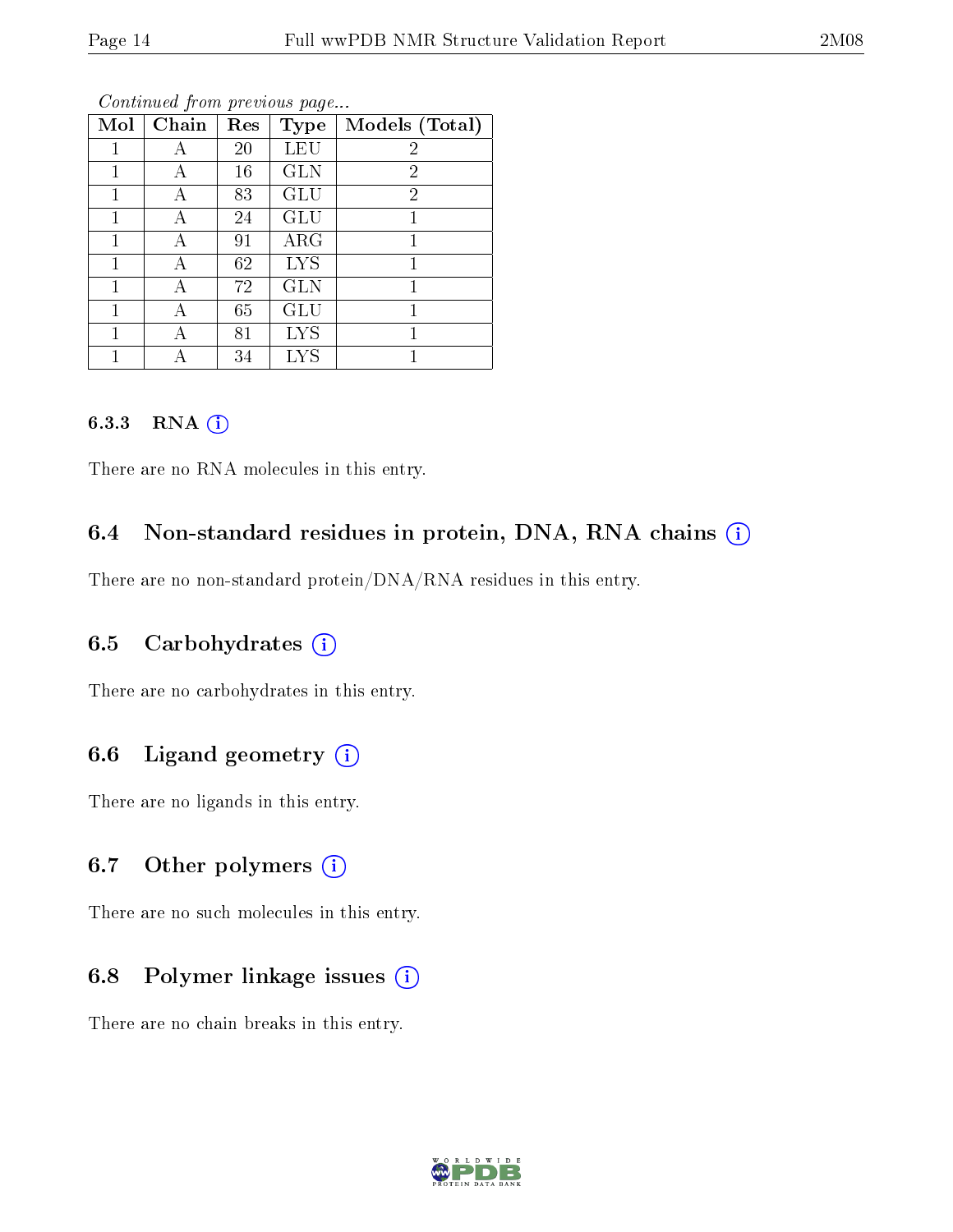# <span id="page-14-0"></span>7 Chemical shift validation  $\left( \begin{array}{c} \overline{\phantom{a}} \\ \overline{\phantom{a}} \end{array} \right)$

The completeness of assignment taking into account all chemical shift lists is 90% for the welldefined parts and  $89\%$  for the entire structure.

# 7.1 Chemical shift list 1

File name: input\_cs.cif

Chemical shift list name: *assigned\_chem\_shift\_list\_1* 

## 7.1.1 Bookkeeping (i)

The following table shows the results of parsing the chemical shift list and reports the number of nuclei with statistically unusual chemical shifts.

| Total number of shifts                  | 1124 |
|-----------------------------------------|------|
| Number of shifts mapped to atoms        | 1124 |
| Number of unparsed shifts               |      |
| Number of shifts with mapping errors    |      |
| Number of shifts with mapping warnings  |      |
| Number of shift outliers (ShiftChecker) |      |

#### 7.1.2 Chemical shift referencing  $(i)$

The following table shows the suggested chemical shift referencing corrections.

| <b>Nucleus</b>      |    | # values   Correction $\pm$ precision, ppm | Suggested action        |
|---------------------|----|--------------------------------------------|-------------------------|
| ${}^{13}C_{\alpha}$ | 93 | $2.25 \pm 0.33$                            | Should be applied       |
| ${}^{13}C_{\beta}$  | 83 | $3.09 \pm 0.15$                            | Should be applied       |
| $13\text{C}$        | 85 | $-2.36 \pm 0.45$                           | Should be applied       |
| $15\,\mathrm{N}$    |    | $0.68 \pm 0.39$                            | None needed (imprecise) |

#### 7.1.3 Completeness of resonance assignments  $(i)$

The following table shows the completeness of the chemical shift assignments for the well-defined regions of the structure. The overall completeness is 90%, i.e. 942 atoms were assigned a chemical shift out of a possible 1047. 10 out of 10 assigned methyl groups (LEU and VAL) were assigned stereospecifically.

|           | Total            | ŀН                                            | $13\Omega$                   | $15\mathbf{N}$ |
|-----------|------------------|-----------------------------------------------|------------------------------|----------------|
| Backbone  | $411/416$ (99\%) | 166/166 (100%)   163/168 (97%)   82/82 (100%) |                              |                |
| Sidechain | 479/547(88%)     | $295/325(91\%)$                               | 180/201 (90%)   $4/21$ (19%) |                |

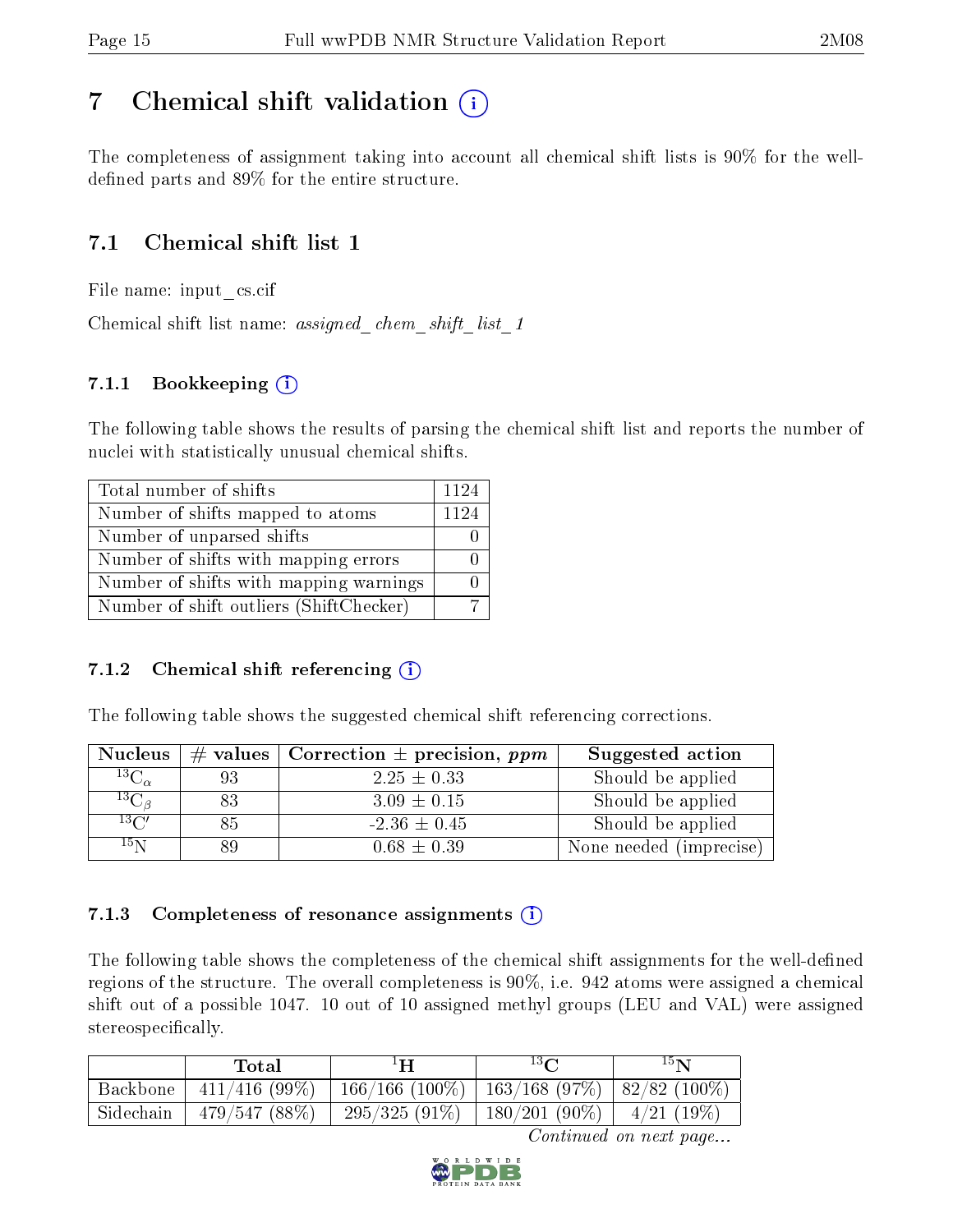|          | contentation provided to page<br>Total | ΙH              | $13\Omega$        | $^{15}{\rm N}$  |
|----------|----------------------------------------|-----------------|-------------------|-----------------|
| Aromatic | 52/84(62%)                             | $42/46$ (91\%)  | $10/36$ $(28\%)$  | $0/2(0\%)$      |
| Overall  | $942/1047(90\%)$                       | $503/537(94\%)$ | $ 353/405(87\%) $ | $ 86/105(82\%)$ |

The following table shows the completeness of the chemical shift assignments for the full structure. The overall completeness is 89%, i.e. 1018 atoms were assigned a chemical shift out of a possible 1141. 11 out of 11 assigned methyl groups (LEU and VAL) were assigned stereospecifically.

|           | Total             | $\mathbf{H}^1$   | $^{13}$ $\cap$  | 15 <sub>N</sub> |
|-----------|-------------------|------------------|-----------------|-----------------|
| Backbone  | $449/459$ (98\%)  | 182/183(99%)     | $178/186(96\%)$ | 89/90(99%)      |
| Sidechain | $517/598$ (86\%)  | $318/356$ (89\%) | 194/219(89%)    | $5/23$ $(22\%)$ |
| Aromatic  | 52/84(62%)        | $42/46$ (91\%)   | $10/36$ (28\%)  | $0/2$ (0\%)     |
| Overall   | $1018/1141(89\%)$ | 542/585(93%)     | 382/441(87%)    | 94/115(82%)     |

#### 7.1.4 Statistically unusual chemical shifts  $(i)$

The following table lists the statistically unusual chemical shifts. These are statistical measures, and large deviations from the mean do not necessarily imply incorrect assignments. Molecules containing paramagnetic centres or hemes are expected to give rise to anomalous chemical shifts.

| Mol | Chain | $\operatorname{Res}$ | Type       | Atom | Shift, $ppm$ | Expected range, $ppm$ | Z-score |
|-----|-------|----------------------|------------|------|--------------|-----------------------|---------|
|     |       |                      | <b>LYS</b> | HB2  | $-0.17$      | $3.03 - 0.53$         | $-7.8$  |
|     |       | 5                    | <b>LYS</b> | CD   | 21.82        | $34.86 - 23.06$       | $-6.1$  |
|     |       | 90                   | <b>LYS</b> | HG3  | $-0.32$      | $2.76 - 0.04$         | $-6.0$  |
|     |       | 85                   | <b>GLY</b> |      | 184.81       | $183.33 - 164.53$     | 5.8     |
|     |       | 90                   | <b>LYS</b> | HE2  | 1.92         | $3.87 - 1.97$         | $-5.3$  |
|     |       | 90                   | <b>LYS</b> | HB3  | 0.38         | $3.10 - 0.40$         | $-5.1$  |
|     |       | 90                   | LYS        | HB2  | 0.52         | $3.03 - 0.53$         | $-5.0$  |

## 7.1.5 Random Coil Index  $(RCI)$  plots  $(i)$

The image below reports *random coil index* values for the protein chains in the structure. The height of each bar gives a probability of a given residue to be disordered, as predicted from the available chemical shifts and the amino acid sequence. A value above 0.2 is an indication of signicant predicted disorder. The colour of the bar shows whether the residue is in the welldefined core (black) or in the ill-defined residue ranges (cyan), as described in section 2 on ensemble composition.

Random coil index (RCI) for chain A: